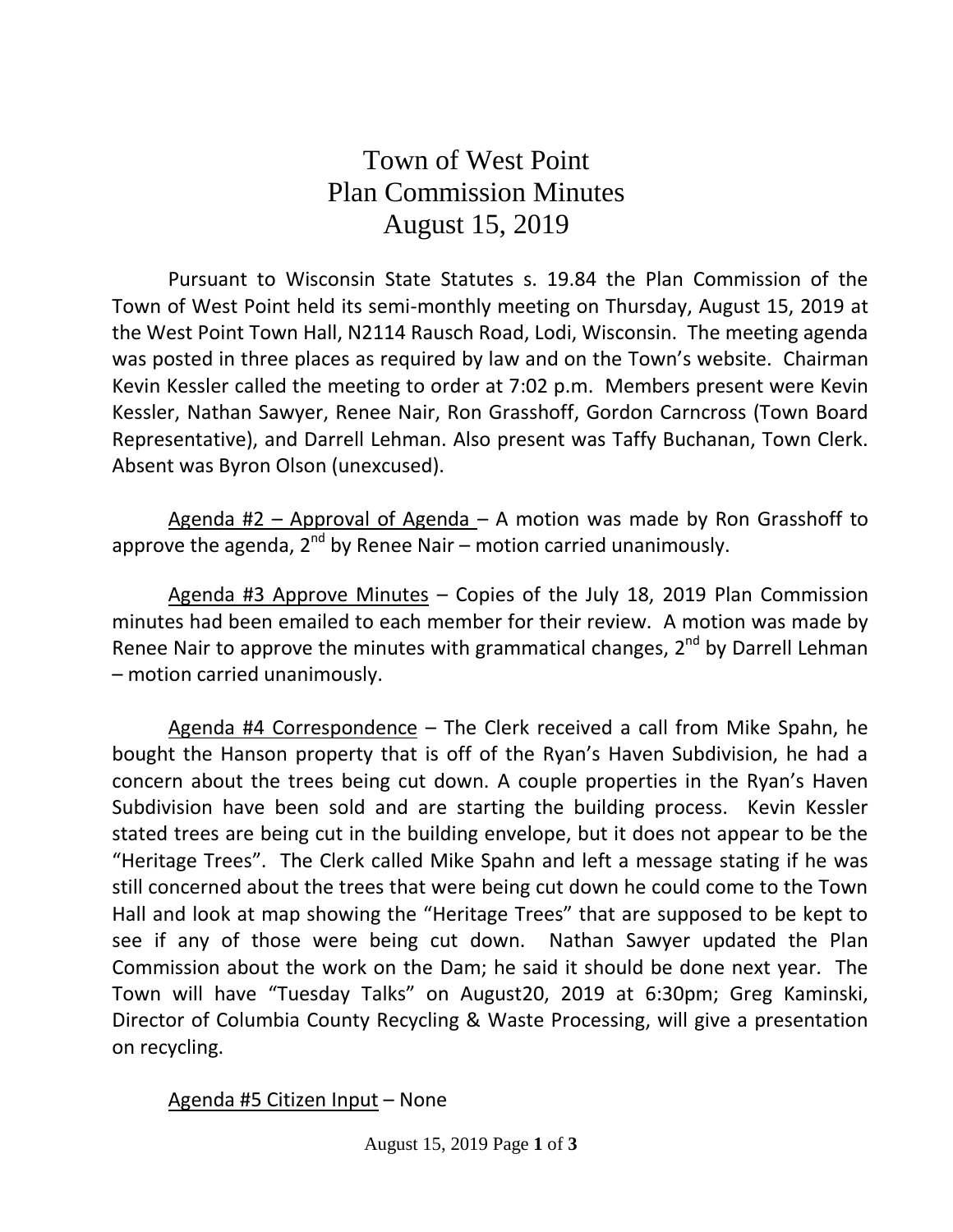Agenda #6 Paul Munz, N2196 State Road 188, Lodi, for a CSM review to combine Parcels #11040-43.01, #11040-43.N, #11040-43.N1, #11040-43.N2 and #11040-43.N3 and divide them into 2 lots. – At the July 18, 2019 Plan Commission meeting the following two motions were made: 1. A motion was made by Byron Olson to recommend to the Town Board to approve the CSM to combine and divide into 2 lots, 2<sup>nd</sup> by Renee Nair; 2. A motion was made by Darrell Lehman to postpone action on the previous motion pending receipt of: 1.Copy of shared driveway agreement; 2. A CSM that has met requirements of 6.07; 3. Shared well agreement, 2<sup>nd</sup> by Gordon Carncross – motion carried unanimously. Paul Munz brought in the termination of the shared well agreement, the shared driveway agreement, and a letter telling the distance that a building was from the property line. He also brought in the CSM, but it still did not meet the requirements of 6.07. A motion was made by Ron Grasshoff to consider the motion postponed at the last meeting,  $2<sup>nd</sup>$  by Renee Nair – yes 5, no  $1$  – motion carried. A motion was made by Ron Grasshoff to recommend to Town Board to approve the CSM conditionally if they comply with 6.07(A)(1)(a)(1) within 15 days and the Town Attorney verifies the existing driveway agreement,  $2^{nd}$  by Renee Nair – motion withdrawn. A motion was made by Kevin Kessler to recommend to the Town Board to approve the CSM subject to two conditions: 1. The CSM be modified to comply with  $6.07(A)(1)(a)(1)$ , 2. The Town Attorney verifies the "private driveway" agreement is adequate for this CSM, and materials be submitted by September 5, 2019,  $2^{nd}$  by Gordon Carncross – motion carried unanimously.

Agenda #7 Informal Presentation Steve Bodenschatz for rezoning property for Crystal Lake Park – Steve Bodenschatz presented a concept plan for the rezoning of parcels owned by Crystal Lake Park LLC. It would be done with a 2-lot CSM. He is proposing to add more RV sites and a couple of Mobile Home sites; most of RV sites would be on Parcel #11040-505.2. It would require terracing of the hill, running lines for water and electricity, a frontage road with emergency access to each of the sites, upgrading of the septic system (holding ponds) and a storm-water management plan. The sites would be seasonal sites, which mean they would have water from April to October.

Agenda #8 Informal Presentation by Jim Grothman for Proposed Development on Fjord Road for Lieber and Weynand Property – Jim Grothman presented a plan for a development by Marty Lieber. He would like to buy the Foster and Weynand property and develop a subdivision with about ten 1-acre lake frontage lots and six 2-acre lots and keep about 20 acres for his own